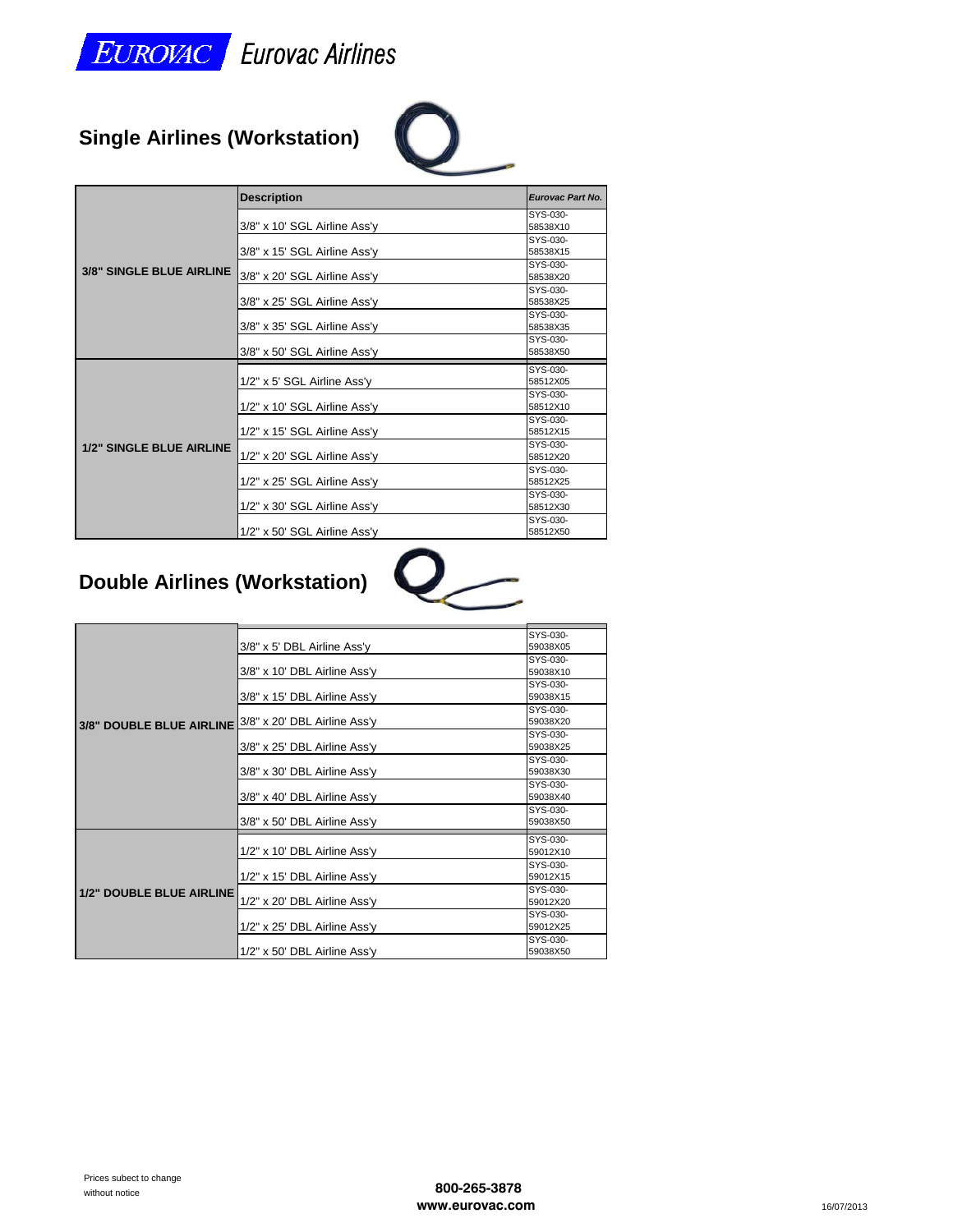### **Single or Double Coiled Airlines (Workstation)**

| 3/8" SGL COILED RED         | <b>Description</b>                                  | Eurovac Part No.                 |
|-----------------------------|-----------------------------------------------------|----------------------------------|
| <b>AIRLINE</b>              | 3/8" x 25' Blue Coil SGL Airline Ass'y              | SYS-030-<br>58738X25             |
| 3/8" DBL COILED AIRLINE     | 3/8" x 20' Blue Coil DBL Airline Ass'y 1/4"MPT Ends | SYS-030-<br>59138X20<br>SYS-030- |
|                             | 3/8" x 25' Blue Coil DBL Airline Ass'y 1/4"MPT Ends | 59138X25                         |
| 1/2" DBL COILED Red Airline | 1/2" x 25' Red Coil DBL Airline Ass'y               | SYS-030-<br>59138X25             |
|                             |                                                     |                                  |

# **Airlines (Work Hoses)**

|                                  | <b>Description</b>                       | Eurovac Part No. |
|----------------------------------|------------------------------------------|------------------|
|                                  |                                          | <b>HOS-A02-</b>  |
|                                  | $1/4"$ x 5' PVC Airline $1/4"$ MPT Ends  | 005P2M2M         |
| <b>1/4" AIRLINES - FOR HOSES</b> |                                          | <b>HOS-A02-</b>  |
|                                  | 1/4" x 10' PVC Airline 1/4" MPT Ends     | 010P2M2M         |
|                                  |                                          | <b>HOS-A02-</b>  |
|                                  | $1/4"$ x 20' PVC Airline $1/4"$ MPT Ends | 020P2M2M         |
|                                  |                                          | <b>HOS-A02-</b>  |
|                                  | $1/4"$ x 25' PVC Airline $1/4"$ MPT Ends | 025P2M2M         |
|                                  |                                          | HOS-EUR-         |
|                                  |                                          |                  |
|                                  | 3/8" x 5' PVC Airline 1/4" MPT Ends      | 3705P14M         |
|                                  |                                          | HOS-EUR-         |
|                                  | 3/8" x 10' PVC Airline 1/4" MPT Ends     | 3710P14M         |
|                                  |                                          | HOS-EUR-         |
| 3/8" AIRLINES - FOR HOSES        | 3/8" x 15' PVC Airline 1/4" MPT Ends     | 3715P14M         |
|                                  |                                          | HOS-EUR-         |
|                                  | 3/8" x 20' PVC Airline 1/4" MPT Ends     | 3720P14M         |
|                                  |                                          | HOS-EUR-         |

#### **Swivel Fittings g**



|                                         | TOO-AVT- |
|-----------------------------------------|----------|
| 1/4" Barb x 1/4"MPT Ball Swivel Fitting | 14BALLSW |
|                                         | TOO-AVT- |
| 1/4"MPT x 1/4" FPT Aluminum Swivel      | 14SWIVEL |
|                                         | TOO-DYN- |
| 1/4" Composite Dynaswivel               | 94300000 |

#### **Airline Per Foot**



| Description                                       | Eurovac Part No. |
|---------------------------------------------------|------------------|
|                                                   | HOS-DOM-         |
| 1/4" Pvc Braided Hose 300' Reel - Per Ft.         | <b>DPVC8410</b>  |
|                                                   | HOS-DOM-         |
| I3/8" Braided PVC Airline 300' Reel Max - Per Ft. | DPVC1065         |
|                                                   | HOS-DJI-         |
| I3/8" Blue Airline-600' Reel - Per Ft.            | K1156060         |

#### **Barb Brass & Ferrules**



| <b>BARB BRASS FITTINGS</b> | <b>Description</b>                                 | <b>Eurovac Part No.</b> |
|----------------------------|----------------------------------------------------|-------------------------|
|                            | 1/4"ID Hose x 1/4"MPT Hose Barb Brass              | HOS-BBR-                |
|                            | (1/4" Clear Airline Hose)                          | 00040M04                |
|                            | 3/8" ID Hose x 1/4" MPT Hose Barb Brass            | HOS-BBR-                |
|                            | (3/8" Clear & Blue Airline Hose)                   | 00060M04                |
|                            | 1/2" ID Hose x 3/8" MPT Hose Barb Brass            | HOS-BBR-                |
|                            | (1/2" Blue Airline Hose)                           | 00070M06                |
|                            |                                                    | HOS-FBL-                |
|                            | .475" Brass Hose Ferrule (1/4" Clear Airline Hose) | 04751003                |
| <b>FERRULES</b>            |                                                    | HOS-FBL-                |
|                            | .625" Brass Hose Ferrule (3/8" Clear Airline Hose) | 06251305                |
|                            |                                                    | HOS-FBL-                |
|                            | .650" Brass Hose Ferrule (3/8" Blue Airline Hose)  | 06501305                |
| <b>GEAR CLAMPS</b>         |                                                    | HOS-CGE-                |
|                            | HS-6 Gear Clamp .375" to .875" OD Hose             | 0SCG0006                |